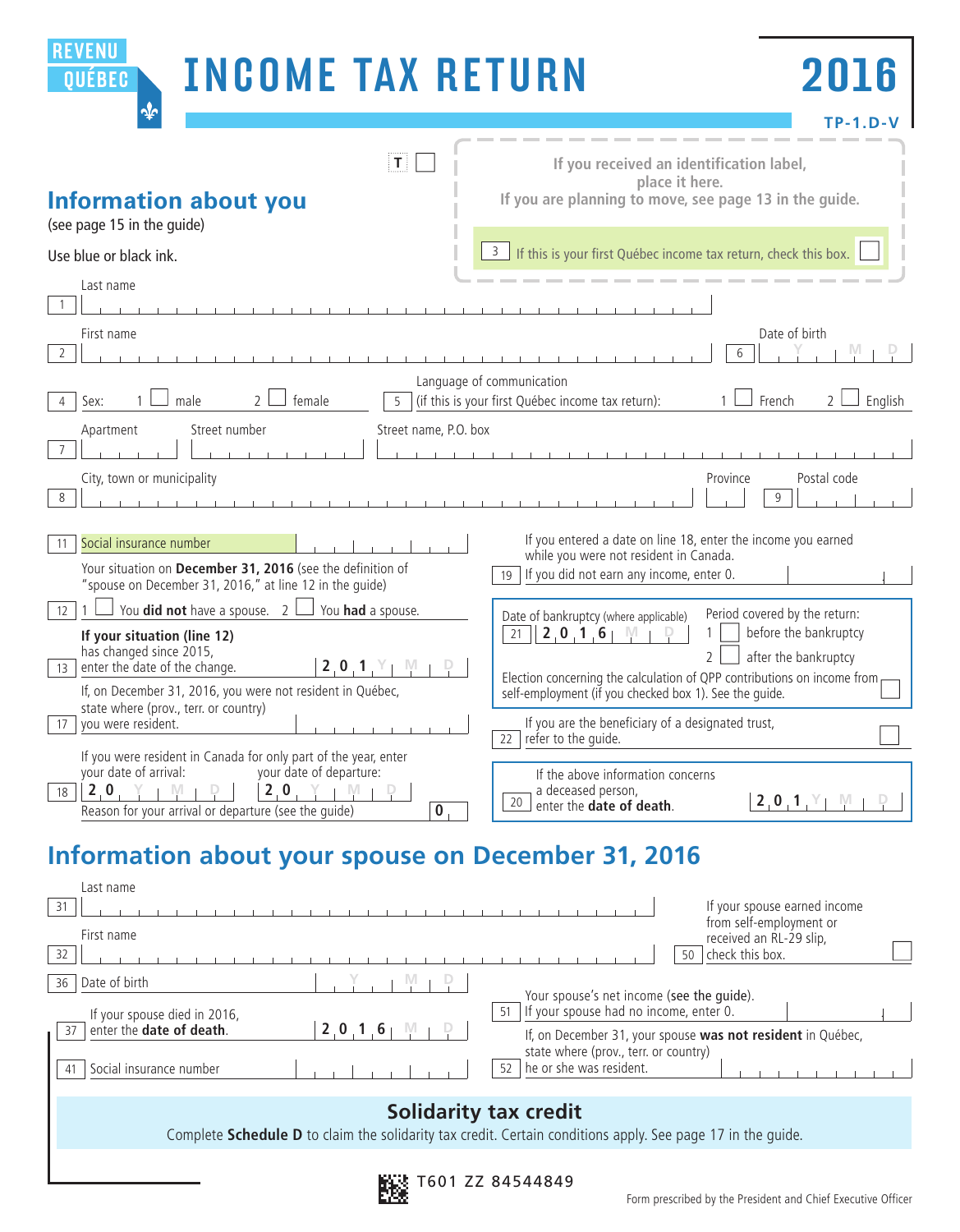#### **Total income**

| If you held employment outside Canada, check this box.                                                |                                     |                                                                                         |     | 94               |                |            |  |
|-------------------------------------------------------------------------------------------------------|-------------------------------------|-----------------------------------------------------------------------------------------|-----|------------------|----------------|------------|--|
| If you held employment in Canada, outside Québec, check this box.                                     |                                     |                                                                                         |     | 95               |                |            |  |
| <b>CPP</b> contribution                                                                               | 96                                  | QPP contribution, RL-1 slip, box B                                                      |     |                  |                |            |  |
| Pensionable earnings (CPP)                                                                            | 96.1                                | Pensionable salary or wages (QPP), RL-1 slip, box G                                     |     |                  |                | 98<br>98.1 |  |
| QPIP premium, RL-1 slip, box H                                                                        | 97                                  |                                                                                         |     |                  |                |            |  |
| Commissions received, RL-1 slip, box M                                                                | 100                                 | Taxable benefit included on line 101 below<br>on which no QPP contribution was withheld |     |                  |                | 102        |  |
|                                                                                                       |                                     |                                                                                         |     |                  |                |            |  |
| Employment income, RL-1 slip, box A                                                                   |                                     |                                                                                         |     |                  |                | 101        |  |
| Correction of employment income, if you received an RL-22 slip (Work Chart 105)                       |                                     |                                                                                         |     |                  | $^{+}$         | 105        |  |
| Other employment income (see the quide)                                                               |                                     |                                                                                         |     | Specify:<br>106  | $\bf{0}$       | 107        |  |
| Parental insurance benefits, RL-6 slip, box A                                                         |                                     |                                                                                         |     |                  | $^{+}$         | 110        |  |
| Employment Insurance benefits, T4E slip                                                               |                                     |                                                                                         |     |                  |                | 111        |  |
| Old Age Security pension, T4A(OAS) slip                                                               |                                     |                                                                                         |     |                  |                | 114        |  |
| QPP or CPP benefits, RL-2 slip, box C                                                                 |                                     |                                                                                         |     |                  |                | 119        |  |
| Payments from a pension plan, an RRSP, a RRIF, a DPSP or a PRPP/VRSP, or annuities                    |                                     |                                                                                         |     |                  |                | 122        |  |
| Retirement income transferred by your spouse (see the guide)                                          |                                     |                                                                                         |     |                  |                | 123        |  |
| Dividends from taxable<br>Canadian corporations                                                       | Actual amount of eligible dividends | 166                                                                                     |     |                  |                |            |  |
| Interest and other investment income                                                                  | Actual amount of ordinary dividends | 167                                                                                     |     | Taxable amount + |                | 128        |  |
|                                                                                                       |                                     |                                                                                         |     |                  |                | 130        |  |
| Rental income.<br>Attach form TP-128-V or your financial statements.                                  | Gross income                        | 168                                                                                     |     |                  | Net income $+$ | 136        |  |
| Taxable capital gains (see the guide). Complete Schedule G.                                           |                                     |                                                                                         |     |                  |                | 139        |  |
| Support payments received (taxable amount)                                                            |                                     |                                                                                         |     |                  |                | 142        |  |
| Social assistance payments, RL-5 slip, box A, and similar financial assistance, RL-5 slip, box B      |                                     |                                                                                         |     |                  | $^+$           | 147        |  |
| Income replacement indemnities and net federal supplements                                            |                                     |                                                                                         |     | Specify:<br>149  |                | 148        |  |
| Other income (see the guide)                                                                          |                                     |                                                                                         |     | Specify:<br>153  |                | 154        |  |
| Net business income (line 34 of Schedule L)                                                           |                                     |                                                                                         |     |                  | $^{+}$         | 164        |  |
|                                                                                                       |                                     |                                                                                         |     |                  |                |            |  |
| Add lines 101 and 105 through 164.                                                                    |                                     |                                                                                         |     | Total income =   |                | 199        |  |
|                                                                                                       |                                     |                                                                                         |     |                  |                |            |  |
| <b>Net income</b>                                                                                     |                                     |                                                                                         |     |                  |                |            |  |
| Deduction for workers (see the guide)                                                                 |                                     |                                                                                         | 201 |                  |                |            |  |
| Registered pension plan (RPP) deduction, RL-1 slip, box D                                             |                                     | $^{+}$                                                                                  | 205 |                  |                |            |  |
| Employment expenses and deductions                                                                    |                                     | Specify:<br>206<br>$\overline{+}$                                                       | 207 |                  |                |            |  |
| RRSP or PRPP/VRSP deduction                                                                           | 212<br>HBP or LLP                   |                                                                                         | 214 |                  |                |            |  |
| Support payments made (deductible amount). See the quide.                                             |                                     |                                                                                         |     |                  |                |            |  |
| Recipient's social insurance number 224                                                               |                                     |                                                                                         |     |                  |                |            |  |
|                                                                                                       |                                     | Support payments made (deductible amount) +                                             | 225 |                  |                |            |  |
| Moving expenses. Complete form TP-348-V.                                                              |                                     |                                                                                         | 228 |                  |                |            |  |
| Carrying charges and interest expenses (see lines 231 and 260 in the guide)                           |                                     |                                                                                         | 231 |                  |                |            |  |
| Business investment loss. Complete form TP-232.1-V.                                                   |                                     |                                                                                         |     |                  |                |            |  |
| Total losses                                                                                          | 233                                 | Allowable loss +                                                                        | 234 |                  |                |            |  |
| Deduction for residents of designated remote areas. Complete form TP-350.1-V.                         |                                     |                                                                                         | 236 |                  |                |            |  |
| Deduction for exploration and development expenses                                                    |                                     | $^+$                                                                                    | 241 |                  |                |            |  |
| Deduction for retirement income transferred to your spouse on December 31, 2016. Complete Schedule Q. |                                     |                                                                                         | 245 |                  |                |            |  |
| Deduction for a repayment of amounts overpaid to you (see the guide)                                  |                                     | $^{+}$                                                                                  | 246 |                  |                |            |  |
| Deduction for amounts contributed to the QPP and the QPIP on income from self-employment              |                                     | $\! + \!\!\!\!$                                                                         | 248 |                  |                |            |  |
| Other deductions (see the guide)                                                                      |                                     | Specify:<br>249<br>$\overline{+}$                                                       | 250 |                  |                |            |  |
| Carry-over of the adjustment of investment expenses (see the guide)                                   |                                     | $^{+}$                                                                                  | 252 |                  |                |            |  |
| Add lines 201 through 207, 214 through 231, and 234 through 252.                                      |                                     | Total deductions =                                                                      | 254 |                  |                | 254        |  |

| Subtract line 254 from line 199.                                                          | $=$ | 256 |  |
|-------------------------------------------------------------------------------------------|-----|-----|--|
| Adjustment of investment expenses (see the guide). Complete Schedule N.                   |     | 260 |  |
| Add lines 256 and 260.                                                                    |     |     |  |
| If the result is negative, enter 0. Carry the result to page 3.<br>Net income $=$ $\vert$ |     | 275 |  |
|                                                                                           |     |     |  |

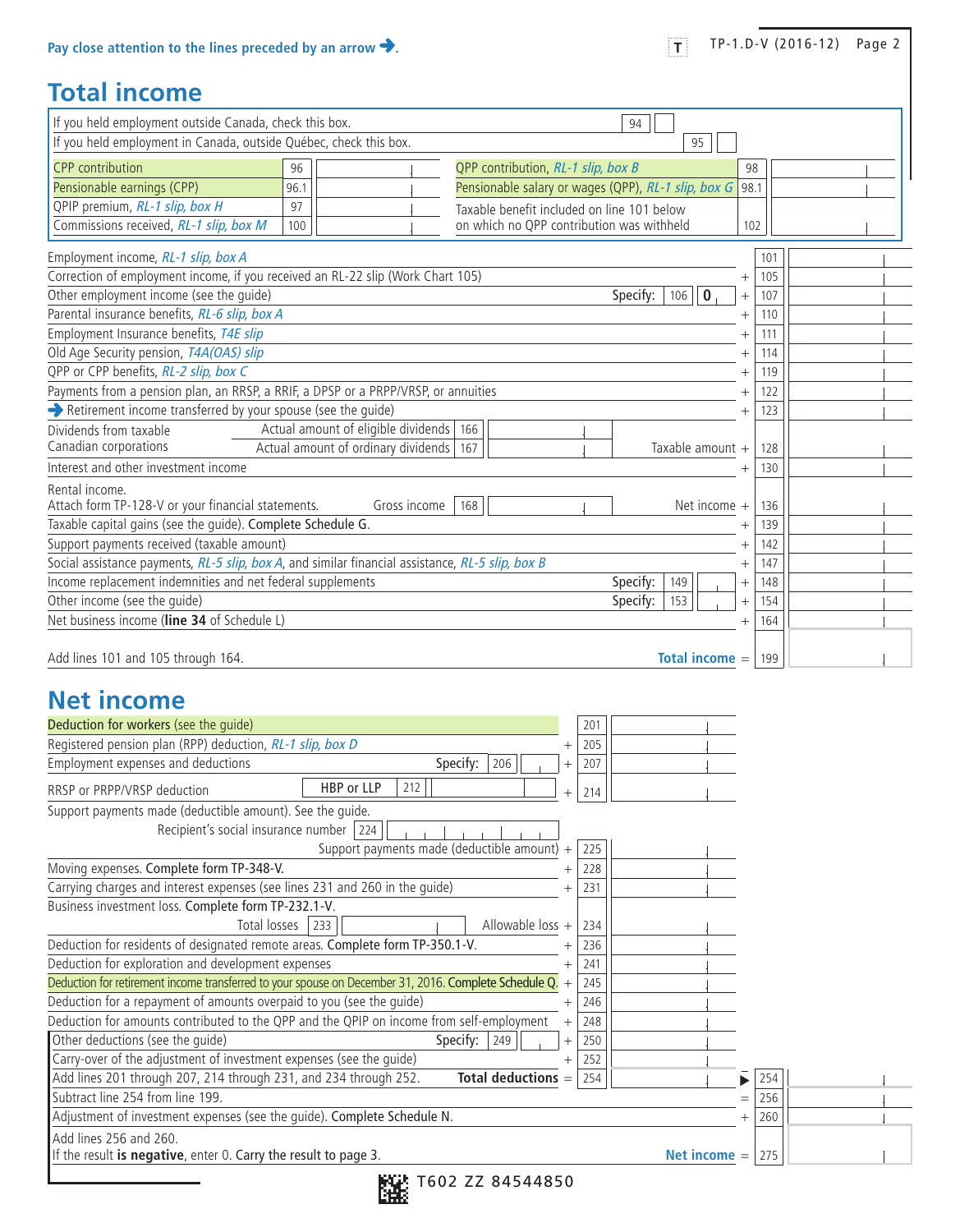### **Taxable income**

| Amount from line 275                                                                              |        |     |                    |        | 275 |  |
|---------------------------------------------------------------------------------------------------|--------|-----|--------------------|--------|-----|--|
| Adjustment of deductions (see the quide)                                                          |        |     | Specify:<br>277    | $^{+}$ | 276 |  |
| Universal Child Care Benefit and income from a registered disability savings plan (see the quide) |        |     |                    | $^{+}$ | 278 |  |
| Add lines 275 through 278.                                                                        |        |     |                    | $=$    | 279 |  |
| Deductions for strategic investments (see the quide)<br>Specify:<br>286                           |        | 287 |                    |        |     |  |
| Non-capital losses from other years                                                               |        | 289 |                    |        |     |  |
| Net capital losses from other years (see lines 276 and 290 in the quide)                          |        | 290 |                    |        |     |  |
| Capital gains deduction (see the guide)                                                           |        | 292 |                    |        |     |  |
| Deduction for an Indian                                                                           |        | 293 |                    |        |     |  |
| Deductions for certain income (see the quide)                                                     |        | 295 |                    |        |     |  |
| Miscellaneous deductions (see the quide)<br>Specify:<br>296                                       | $^{+}$ | 297 |                    |        |     |  |
| Add lines 287 through 297.<br>Total deductions $=$                                                |        | 298 |                    |        | 298 |  |
| Subtract line 298 from line 279. If the result is negative, enter 0.                              |        |     | Taxable income $=$ |        | 299 |  |

### **Non-refundable tax credits**

| Basic personal amount                                                                                                       |          | 350       | 11,550 | $\sqrt{0}0$ |
|-----------------------------------------------------------------------------------------------------------------------------|----------|-----------|--------|-------------|
| Adjustment for income replacement indemnities (maximum \$10,395). See the quide.                                            |          | 358       |        |             |
| <b>Subtract</b> line 358 from line 350.                                                                                     | $=$      | 359       |        |             |
| Age amount, amount for a person living alone and amount for retirement income. Complete Schedule B.                         | $^{+}$   | 361       |        |             |
| Amount for dependants and amount transferred by a child 18 or over enrolled in post-secondary studies. Complete Schedule A. | $^{+}$   | 367       |        |             |
| Amount for a severe and prolonged impairment in mental or physical functions (see the guide)                                | $^{+}$   | 376       |        |             |
| Expenses for medical services not available in your area                                                                    | $^{+}$   | 378       |        |             |
| Medical expenses. Complete Schedule B.                                                                                      | $^{+}$   | 381       |        |             |
| Amount claimed +<br>Interest paid on a student loan. Complete Schedule M.                                                   |          | 385       |        |             |
| Add lines 359 through 385.                                                                                                  | $=$      | 388       |        |             |
|                                                                                                                             | $\times$ |           | 20%    |             |
| Multiply line 388 by 20%.                                                                                                   | $=$      | 389       |        |             |
| Tax credit for volunteer firefighters and search and rescue volunteers<br>Specify: 390.1<br>(see the guide)                 | $^{+}$   | 390       |        |             |
| Tax credit for workers 64 or older (see the quide)                                                                          | $^{+}$   | 391       |        |             |
| Tax credit for recent graduates working in remote resource regions. Complete form TP-776.1.ND-V.                            | $^+$     | 392       |        |             |
| Tax credits for donations and gifts (see the guide)<br>Amount from line 1 of Work Chart 395 393                             |          | 395       |        |             |
| Tax credit for union, professional or other dues<br>$\times$ 10%<br>397.1                                                   | $^{+}$   | 397       |        |             |
| Tax credit for tuition or examination fees. Complete Schedule T.                                                            | $^{+}$   | 398       |        |             |
| Tax credit for tuition or examination fees transferred by a child (see the quide)                                           |          | $+$ 398.1 |        |             |
| Non-refundable tax-credits $=$<br>Add lines 389 through 392, 395, 397, 398 and 398.1.                                       |          | 399       |        |             |

### **Income tax and contributions**

| Complete Work Chart 401. If you must complete form TP-22-V or TP-25-V, check box 403.<br>403 |                                                                                                       |            |                                                                                                       |     |     |
|----------------------------------------------------------------------------------------------|-------------------------------------------------------------------------------------------------------|------------|-------------------------------------------------------------------------------------------------------|-----|-----|
|                                                                                              |                                                                                                       |            | $\overline{\phantom{0}}$                                                                              | 406 |     |
|                                                                                              |                                                                                                       | 404<br>405 | $=$                                                                                                   | 413 |     |
|                                                                                              | 414                                                                                                   |            |                                                                                                       |     |     |
|                                                                                              | 415                                                                                                   |            |                                                                                                       |     |     |
| $+$                                                                                          | 422                                                                                                   |            |                                                                                                       |     |     |
|                                                                                              | 424                                                                                                   |            |                                                                                                       |     |     |
| $=$                                                                                          | 425                                                                                                   |            |                                                                                                       | 425 |     |
|                                                                                              |                                                                                                       |            | $=$                                                                                                   | 430 |     |
|                                                                                              |                                                                                                       |            | —                                                                                                     | 431 |     |
|                                                                                              |                                                                                                       |            | $=$                                                                                                   | 432 |     |
|                                                                                              | Tax credit for the acquisition of Capital régional et coopératif Desjardins shares, RL-26 slip, box B |            | the amount from line 413 of Schedule E instead. If you are completing form TP-766.2-V, check box 404. |     | 401 |